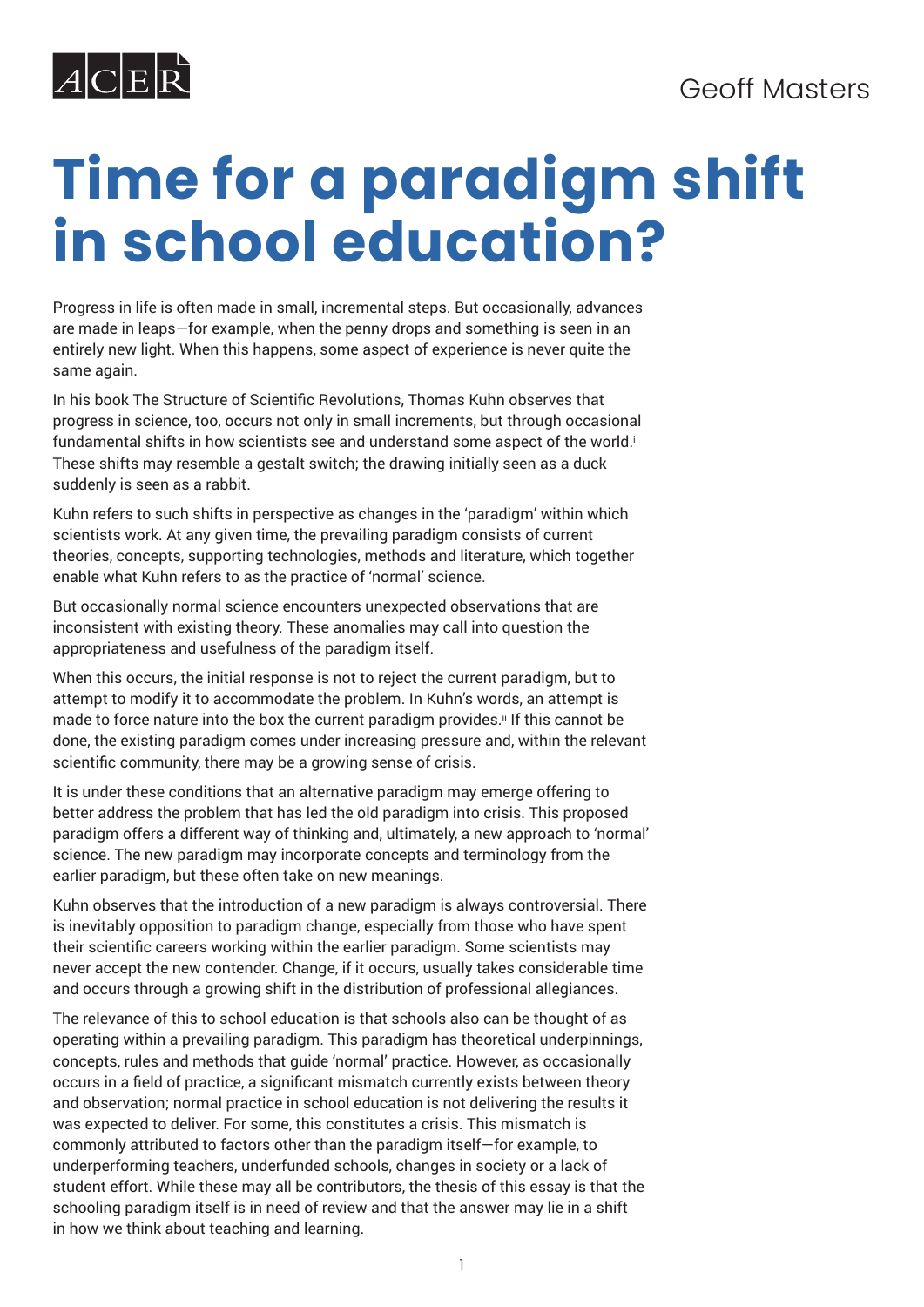# **The Prevailing Paradigm**

Most schools operate under a shared set of intentions, practices and ways of thinking about teaching and learning. In this sense, they operate within a common paradigm.

One element of these shared intentions, practices and ways of thinking is the school curriculum. The role of the curriculum is to spell out what teachers should teach and students should learn. Different curricula specify teaching and learning intentions in different degrees of detail, but curricula share a common structure. This structure mirrors the structure of schools, with a curriculum being developed for students in each year of school.

The role of teachers under the prevailing paradigm is to deliver the relevant year-level curriculum. Their task is to bring the curriculum to life, to make it interesting and engaging, and to ensure that every student is exposed to, and has an opportunity to learn, the content of the year-level curriculum.

The role of students is to learn what the curriculum specifies and teachers teach. It is accepted that some students will be more effective in this than others. Better learners will learn most of what teachers teach; less able learners will learn less. This is often seen as an inevitable consequence of natural student variability, with some students being more 'academically inclined' than others.

The role of assessment is to determine how well students have learnt what teachers have taught. Assessments of student learning may be made at various times during the school year and may relate to different aspects of the curriculum. Students who demonstrate most of the year-level curriculum are awarded high grades; those who demonstrate relatively little are awarded low grades.

If there is a 'theory' underlying this paradigm, it is that all students in a year level are able to engage meaningfully with, and benefit from, the year-level curriculum, and are capable of mastering the content of this curriculum if they make the necessary effort. It is recognised that some students may require additional support to be able to do this, and teachers are encouraged to 'differentiate' their teaching to provide additional assistance to students who require it. But the assumption underlying normal school practice is that all students are capable of success on year-level curricula with the requisite effort and appropriate support.

*Most schools operate under a shared set of intentions, practices and ways of thinking about teaching and learning. In this sense, they operate within a common paradigm.*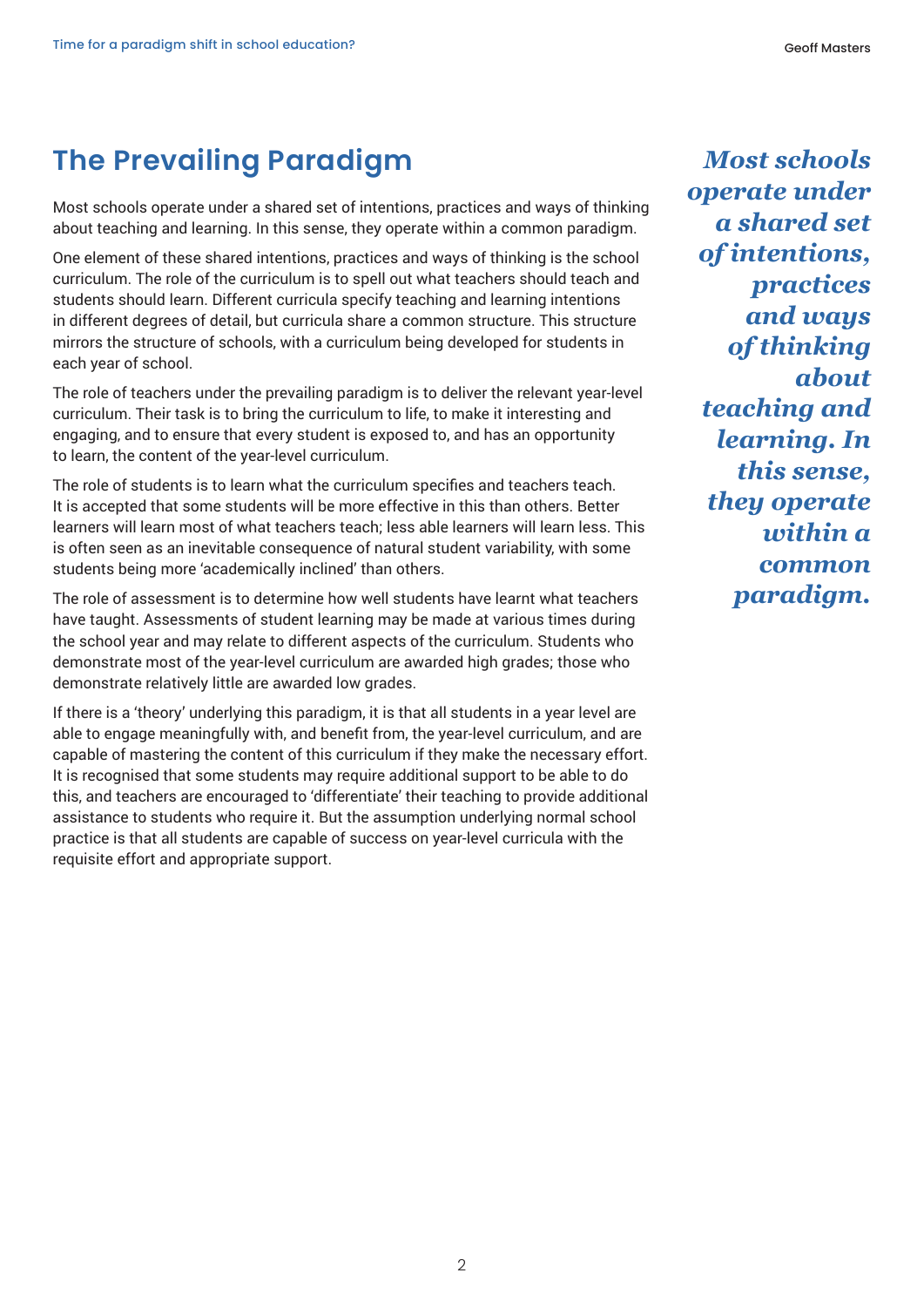## **The Anomaly**

The anomaly in current practice is widely recognised by teachers and those familiar with the empirical evidence. In a nutshell, observations of student learning and performance are not consistent with the assumptions and expectations of the paradigm under which schools operate.

In Kuhn's terms, something has gone wrong.

The problem is readily apparent in well-constructed measures of student attainment such as those displayed in Figure 1. The distributions in Figure 1 were produced by a team of mathematics education researchers.<sup>iii</sup> The researchers began by constructing a scale for measuring levels of mathematical proficiency. This numerical scale was then divided into eight levels, with level 1 representing the lowest level of proficiency, and level 8 the highest. The resulting eight levels represent absolute levels of mathematics knowledge and skill, independent of age or year level.

They then tested samples of Australian students in each of Years 5, 6, 7, 8 and 9 and used students' test performances to allocate them to one of the eight proficiency levels. The distributions in Figure 1 are the result of those allocations.





From Figure 1 it can be seen that, in each year group, some students performed at each of the eight proficiency levels. There was a small percentage of students in Year 5 already performing at level 8, and a small percentage of students in Year 9 still performing at level 1, and everything in between. The researchers concluded that the spread of student proficiency within each year group was 'equivalent to seven years of schooling'.

Conclusions of this kind are reached routinely in analyses of student performance, not only in mathematics, but in all areas of learning for which reliable measures are available. A general conclusion is that, in each year of school in Australia, the difference between the tenth and ninetieth percentiles represents about five to six years of learning. In other words, the most advanced 10 per cent of students in any year group are between five and six years ahead of the least advanced 10 per cent of students. There is thus a significant mismatch between the assumption underlying normal practice—that students in the same year group are more or less equally ready for, and able to benefit from, the same year-level curriculum—and the empirical evidence.

*The anomaly in current practice is widely recognised by teachers and those familiar with the empirical evidence.*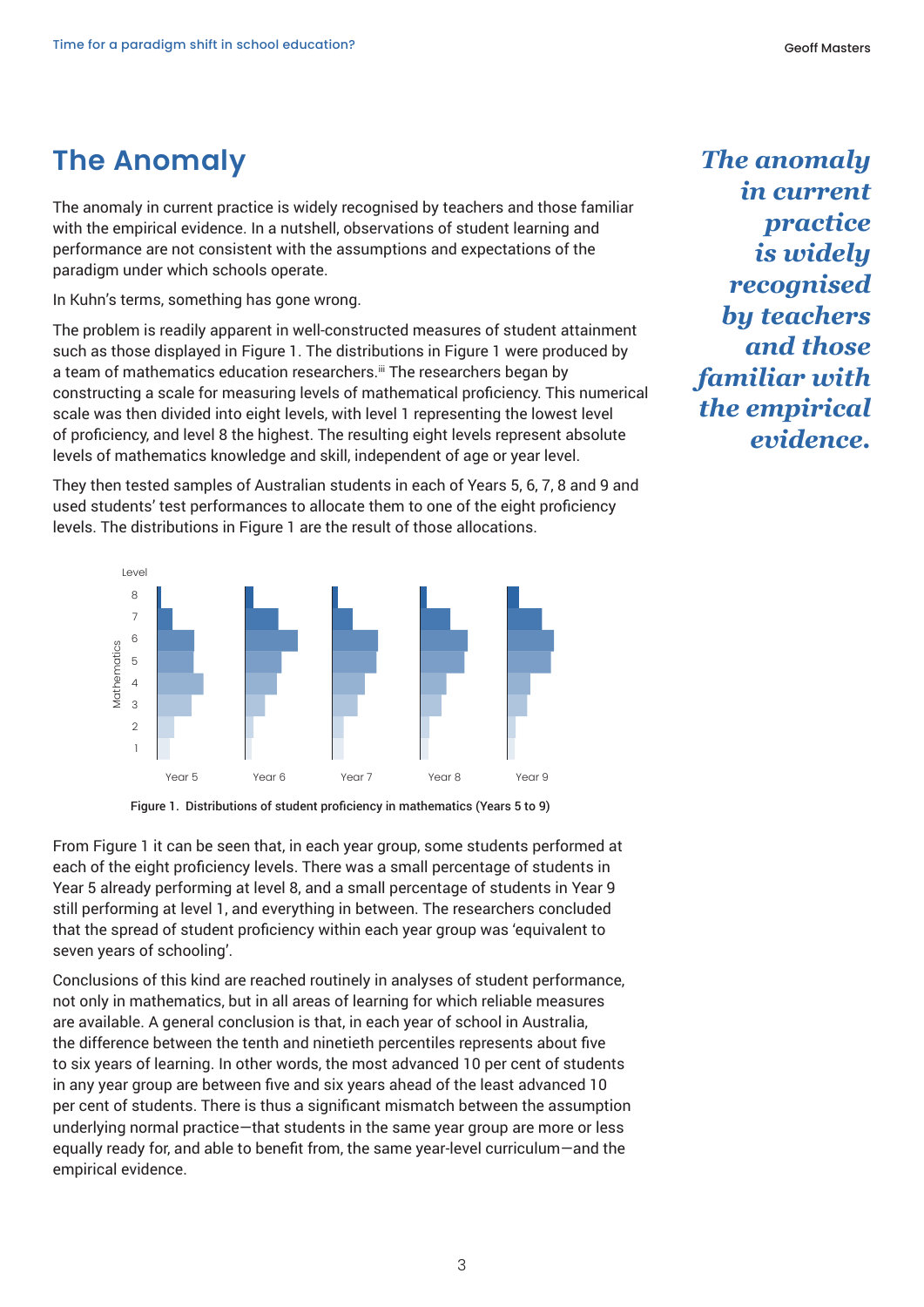## **Consequences**

This mismatch has unfortunate consequences for both teaching and learning.

Currently, many students are not ready for their year-level curriculum because they lack prerequisite knowledge, skills and understandings. They commence the school year not having mastered the previous year's curriculum. For some students, this occurs year after year, with learning gaps opening up over time. This is a direct consequence of the timed nature of the school curriculum, which specifies not only what every student is to learn, but also when they are to start learning that content, and how long they have to learn it. If students reach the end of the school year not having mastered the year-level content, they move to the next year's curriculum regardless. As they progress through school, many students are presented with curricula that are increasingly beyond their reach.

As a result, by the time they reach 15 years of age, one in five Australian students has failed to reach even a minimally acceptable level of reading or mathematics. Another one in five does not meet a 'proficient' standard in these foundational skills.<sup>iv</sup> Many of these students have struggled with year-level curricula throughout their schooling, often slipping increasingly far behind over time. These include students at the bottom right of Figure 1.

There are also unfortunate consequences for teaching. Under the prevailing paradigm, the role of teachers is to deliver the year-level curriculum to all students in a year level. But the year-level curriculum can be a poor guide to where teachers should be focusing their teaching for some students. This is a particular problem when there is a large amount of year-level content teachers are expected to cover and so limited time to establish and respond to individual learning needs. The current paradigm often makes it difficult for teachers to meet individuals at their points of need. This is not only an issue in Australia, as one American researcher observes:

*In math, when students miss key steps along the way in this progression or learn at a pace that is faster or slower than the state standards anticipate, the standards alone do not provide guidance to teachers on where to focus instruction. They signal to a seventh-grade teacher, for example, that all seventh-grade students should be taught seventh-grade content—whether they happen to be performing two years behind grade level or two years ahead.v*

Even more seriously perhaps, normal practice in schools sends unfortunate signals to some students about learning itself and the relationship between effort and success. Less advanced students who begin the school year two or three years behind year-level expectations inevitably struggle. Most begin the year on track to receive low grades. Some receive low grades year after year. In an absolute sense, these students may be making good progress, but the current paradigm defines success not in terms of progress, but against age-based expectations. A student who receives a 'D' year after year not only is unable to see any absolute progress they may be making, but also may be sent a message that there is something stable about their ability to learn—they are a 'D' student. Many less advanced students, who may have lagged age-based expectations since before they began school, internalise this message and eventually disengage.

*Even more seriously perhaps, normal practice in schools sends unfortunate signals to some students about learning itself and the relationship between effort and success.*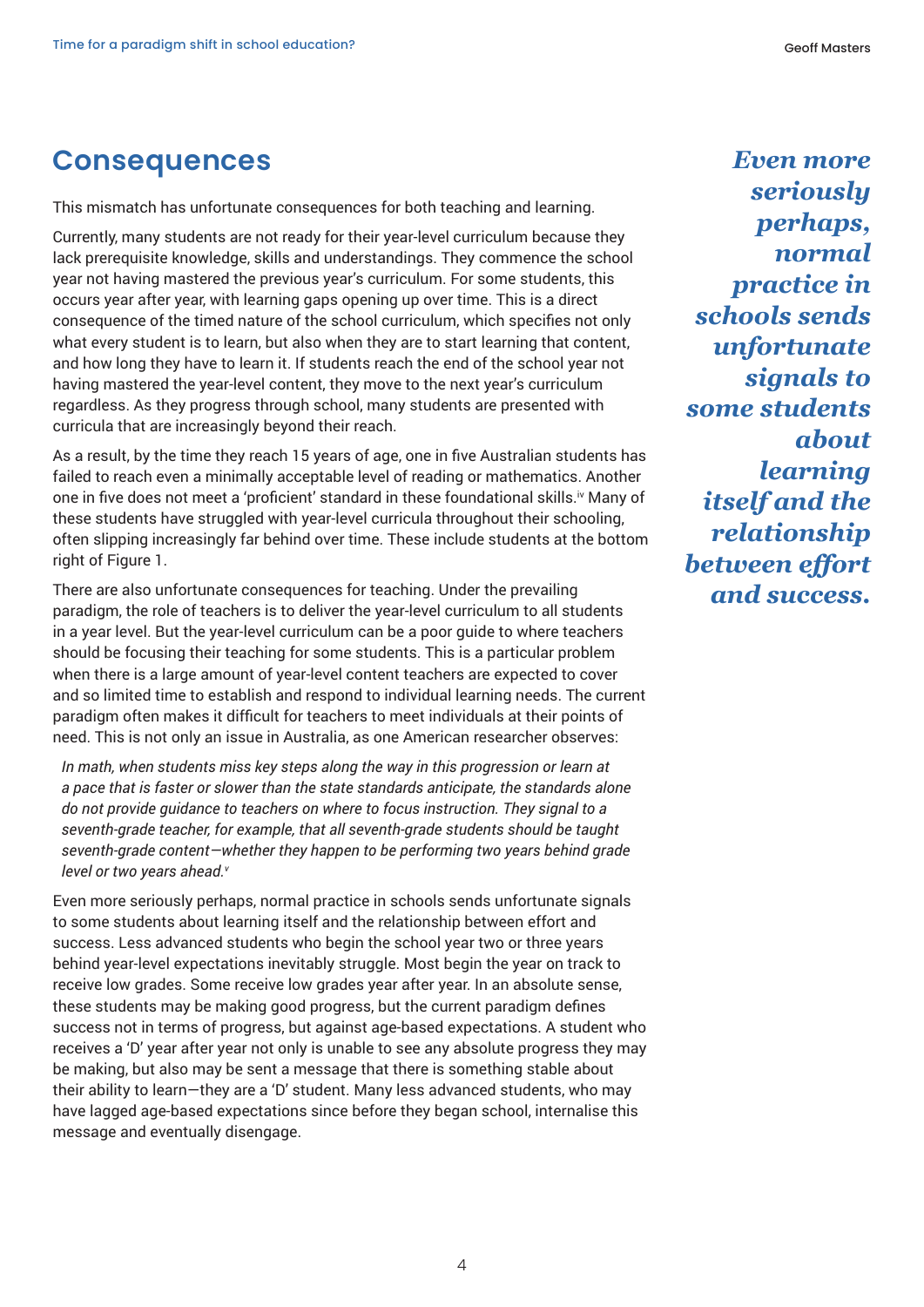At the other extreme, students who begin each school year two or three years ahead of year-level expectations (top left of Figure 1) are already on track to receive high grades for the year, sometimes with relatively little effort. For these students, yearlevel curricula can be insufficiently challenging. In fact, there is Australian evidence that some of the lowest rates of year-on-year progress are made by some of the most advanced students, despite their high grades. $\dot{v}$  For these students, too, the definition of success in terms of age-based expectations rather than progress can undermine an appreciation of the relationship between effort and success.

## **An Alternative Paradigm**

The basis for an alternative paradigm is contained in Figure 1. Under this alternative, rather than developing a curriculum for all students in each year of school, a mathematics curriculum is developed for each of the eight proficiency levels in Figure 1. This requires a switch in focus—from the horizontal axis (time) to the vertical (proficiency). Instead of inferring what a student is ready to learn next in mathematics from their year level, this is inferred from their demonstrated level of mathematics proficiency, whatever their age.

Research in the learning sciences offers support for this alternative. In general, learning is maximised when learners are given stretch challenges appropriate to the point they have reached in their learning.<sup>vii</sup> As long ago as 1968, educational psychologist David Ausubel wrote, 'If I had to reduce all of educational psychology to just one principle, I would say this: The most important single factor influencing learning is what the learner already knows. Ascertain this and teach him accordingly'. viii Psychologist Lev Vygotsky made a similar point in defining a learner's 'zone of proximal development'—the region in which the learner's likelihood of successful learning is maximised.<sup>ix</sup> In contrast, today's year-level curricula present many students with content well beyond their current readiness, and many others with content well within their comfort zones.

In essence, this alternative paradigm makes mastery rather than time the basis of advancement through the curriculum. Rather than being required to move to the next year's curriculum because time has elapsed, students do not progress to the next proficiency level until they have mastered the prior level. The consequence is that students may progress at different rates. Those who require more time have it; those ready to move to the next level are able to do so. Mastery-based rather than time-based advancement may result in some students progressing more slowly, but this is considered preferable to requiring all students to move in lock-step, thereby disadvantaging those who have not yet established prerequisites for success in the next stage of learning.

Figure 1 suggests that a mathematics curriculum developed for any one of these eight proficiency levels is likely to be appropriate for some students in each of Years 5 to 9. Curricula for the higher levels will no doubt be appropriate for many students in Year 10, and for the lower levels, for many students in Year 4. In other words, curricula developed at these eight levels are likely to be appropriate for most students across at least seven years of school, meaning that the number of mathematics curricula to

*In essence, this alternative paradigm makes mastery rather than time the basis of advancement through the curriculum.*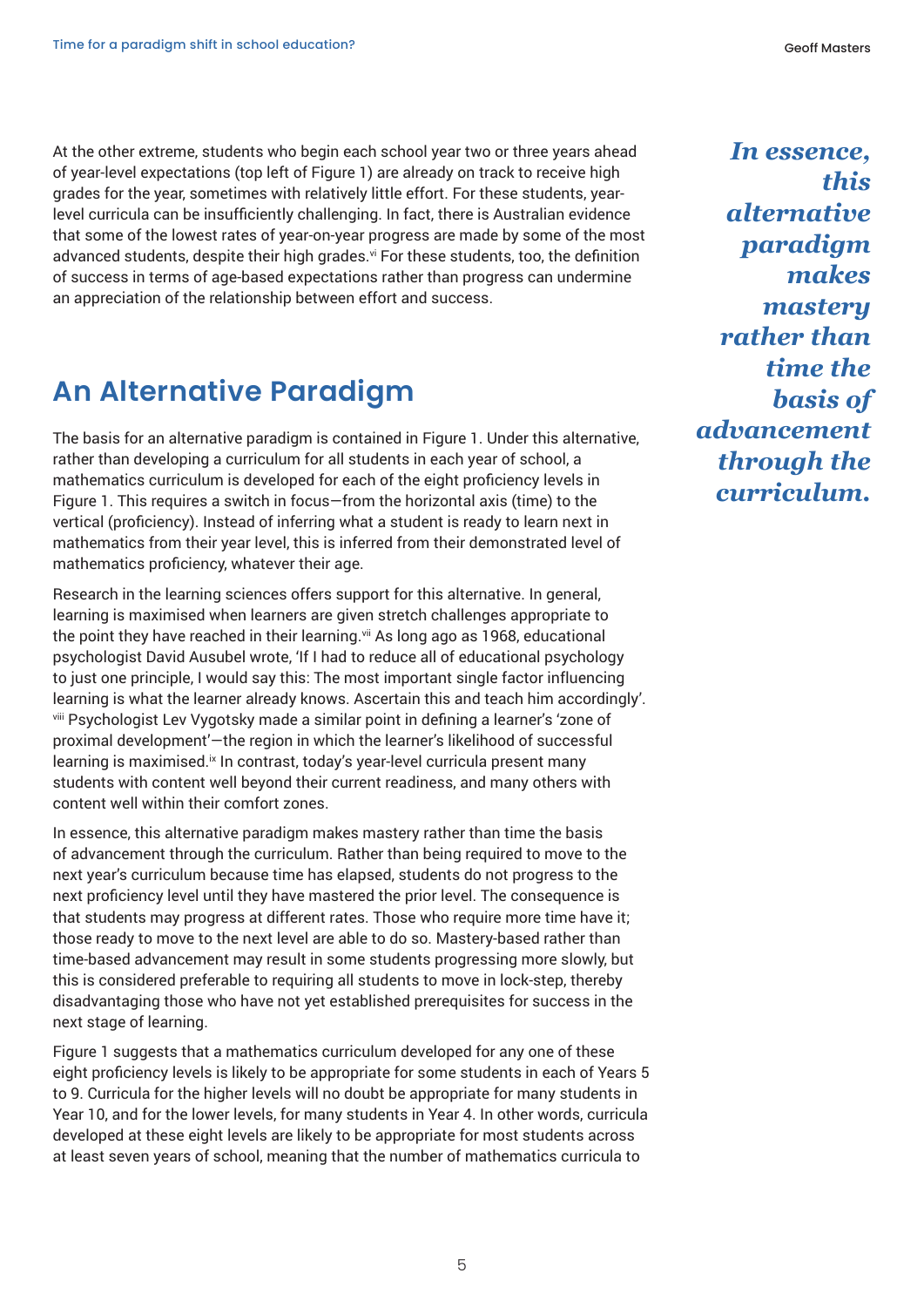be developed under this alternative would be similar to the current number of yearlevel curricula.

A crucial feature of the eight proficiency levels in Figure 1 is that they were developed from an empirical analysis of students' performances in mathematics. They represent increasing levels of demonstrated knowledge, understanding and skill and, together, provide an empirically-based picture of increasing mathematics proficiency. This is a distinguishing feature of this approach; it is strongly informed by evidence as well as theory. Although the sequencing of content is also a feature of year-level curricula, this sequencing is often not strongly empirically based and may instead reflect conventions for introducing topics in particular years of school, involve the repetition of content, and be less focused on defining a progression of learning—that is, on ensuring each year's curriculum builds on the prior year's and lays foundations for the next.

## **A new 'normal'?**

This alternative is more than a different way of structuring the curriculum; it invites new ways of thinking about teaching, learning, assessment and reporting—in a sense, a redefinition of 'normal' practice.

The implications for teaching are that a high priority is placed on first ascertaining the points individuals have reached in their learning and then using that information to identify appropriate next steps for teaching. For example, if a curriculum were developed for each of the eight mathematics proficiency levels in Figure 1, the first teaching task would be to establish the highest level an individual had reached but not yet mastered. This would be considered the level at which they were currently working. The associated curriculum is likely to provide appropriately challenging content targeted to the student's present learning needs.

Teaching is thus conceptualised less as the process of 'delivering' the same curriculum to all students in a year level, and more as a process of first establishing where individuals are in their learning and then ensuring each student is taught and given stretch challenges appropriate to their current level of attainment.

This immediately raises the question of how a teacher could manage a classroom in which students were not all working at the same level and engaged in the same activities. In practice, most teachers could probably manage students working at two or three different levels—particularly if they are sometimes engaged in the same activities in ways appropriate to their different levels of attainment. In such classes there is likely to be an amount of explicit, whole-group teaching. But it is difficult to imagine most teachers managing more than this. However, in practice, the variability observed in an entire year cohort is unlikely to be found in many individual classrooms. In some classrooms, all students may, in fact, be working at more or less the same level. Schools in which students vary widely in their levels of attainment may need to find ways of having teachers collaborate to ensure every student is taught at a level appropriate to their current learning needs.

*Rather than defining success only as performance against year-level expectations, a student is considered to have learnt successfully if they make excellent progress over time.*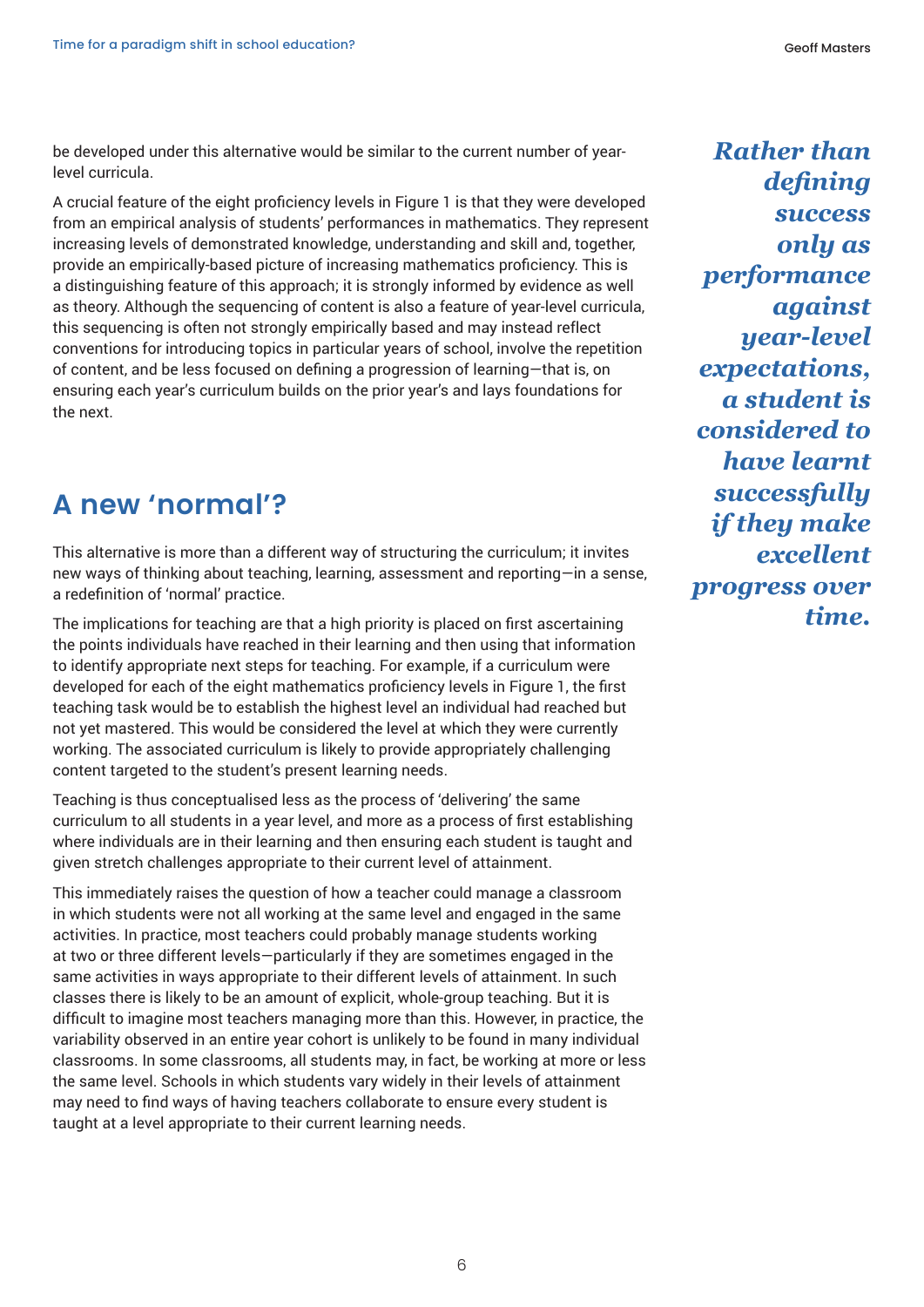There are also implications for how learning is conceptualised. Rather than defining success only as performance against year-level expectations, a student is considered to have learnt successfully if they make excellent progress over time. In other words, successful learning is equated with, and inferred from, increasing levels of knowledge, understanding and skill. A consequence of this definition of learning is that less advanced students who make excellent progress over the course of a year are considered to have learnt successfully, even if they are still performing below the level hoped for by this time in their schooling. And more advanced students who make limited progress over a year are considered to have learnt less successfully, despite their relatively advanced status.

Assessment under this alternative paradigm is the process of ascertaining where individuals are in their learning. Assessments do not only follow teaching; they also precede it. The aim is to establish the level a student has reached. Ideally, this is accompanied by more diagnostic investigations of a student's current strengths and weaknesses. What specifically do they not yet know and understand, and what skills are they yet to develop? This may include an exploration of misunderstandings and skill deficits that present obstacles to that learner's further progress. The essential purpose of such assessments is to identify appropriately challenging next steps for teaching and learning and to establish what a student still needs to learn in order to master the curriculum on which they are working.

When the fundamental purpose of assessment is to identify where students are in their long-term learning at any given time, assessments made at different times can be used to monitor learning progress. Progress may be reflected in the fact that a student has now mastered the curriculum on which they were working and moved to the next level (between-level progress), or it may be reflected in growing mastery of the content of the curriculum on which they are currently working (within-level progress).

Reporting also takes on a new meaning. Currently, most reporting is based solely on year-level expectations and indicates how much of the year-level content a student has mastered and is able to demonstrate. This may be reported as a percentage, often with students who can demonstrate 50 per cent of the course content being considered to have 'passed'. Or it may be conveyed as a letter grade. In contrast, under the alternative being considered here, reporting indicates the highest level a student has mastered and the progress they have made since the last report (between levels and/or within a level). The principal focus is on where students are in their long term progress in an area of learning.

Importantly, although reporting is primarily against the sequence of curriculum levels through which all students are progressing, this does not rule out the possibility of also providing information about how a student is progressing in relation to other students and/or in relation to the levels intended or expected of students by particular times in their schooling. This additional information may be of particular interest to parents.

*Some countries make greater efforts than others to address the problem inherent in the current paradigm.*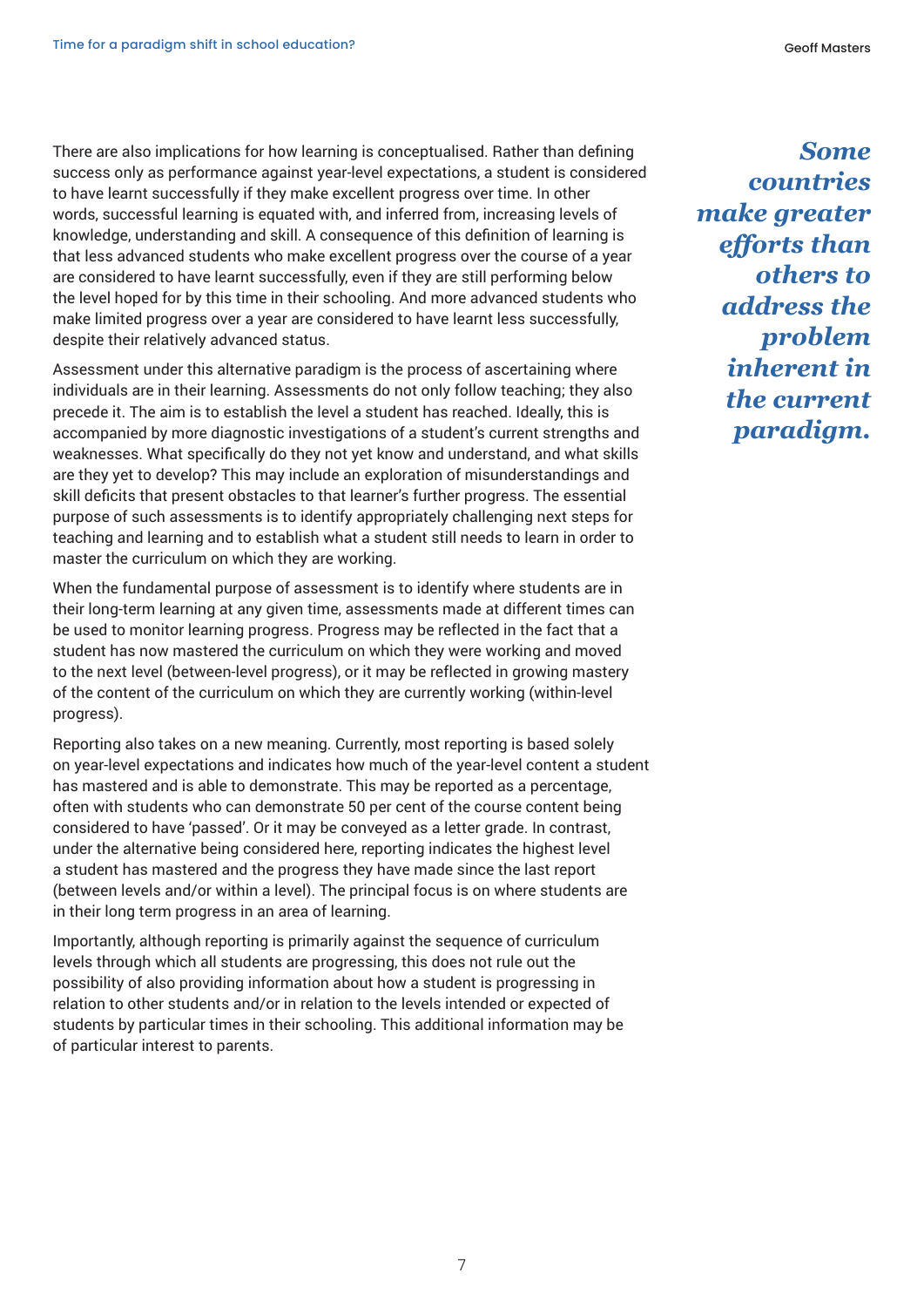# **The inevitable hesitancy**

Thomas Kuhn observed that, in science, a mismatch between theory and practice initially does not lead scientists to question the paradigm on which normal science is based. Instead, every effort is made to accommodate anomalies within existing theory. In much the same way, data of the kind displayed in Figure 1 may not be seen as a reason to abandon the assumption underlying normal school practice (that is, that all students in a year level are able to engage meaningfully with, and benefit from, the same year-level curriculum), but to redouble efforts to make this intention work.

In practice, this is likely to mean exhorting and supporting teachers to 'differentiate' their teaching to address students' differing levels of attainment and learning needs. However, differentiation may be difficult for teachers, especially if there is a significant volume of common year-level content they are expected to deliver to every student.

Some countries make greater efforts than others to address the problem inherent in the current paradigm. For example, Finland provides schools with specialist teachers whose role is to work with students who are slipping behind in their learning. Teachers also meet regularly, often with psychologists and social workers, to discuss the progress of individual students. At the end of the year, students who do not meet an adequate standard in one or more subjects are able to take a separate test. If they still do not demonstrate an acceptable standard, they usually are retained in that year level. In another high-performing country, Estonia, students who struggle with year-level curricula are often taught intensively in small groups of around eight students. The intention in both countries is to ensure that every student masters the content of the year-level curriculum and establishes solid foundations for the next. However, despite these efforts, students remain widely dispersed in their levels of attainment. By 15 years of age, the difference between the tenth and ninetieth percentiles in mathematics is 11% smaller in Finland than in Australia, and 12% smaller in Estonia,<sup>x</sup> representing perhaps 4.5 to 5.5 years of learning and suggesting that, in these countries too, many students are not yet ready for, and many others are not sufficiently challenged by, common year-level curricula.

In science, Kuhn argued, resistance to an alternative paradigm is both 'inevitable and legitimate'. Change does not occur easily and, when it does occur, is not justified by 'proof' but by the perceived possibility of a better way of addressing an existing problem.<sup>xi</sup> Perhaps similarly, a changed way of thinking about teaching and learning in schools should not occur easily. In particular, the expectation that every student in the same year of school will be taught identical content is deeply ingrained, and a range of arguments can be anticipated for continuing this practice and attempting to address the anomalies within it. These arguments are likely to include some predictable concerns.

*An equitable school system recognises and addresses students' different learning needs, rather than assuming they are all the same.*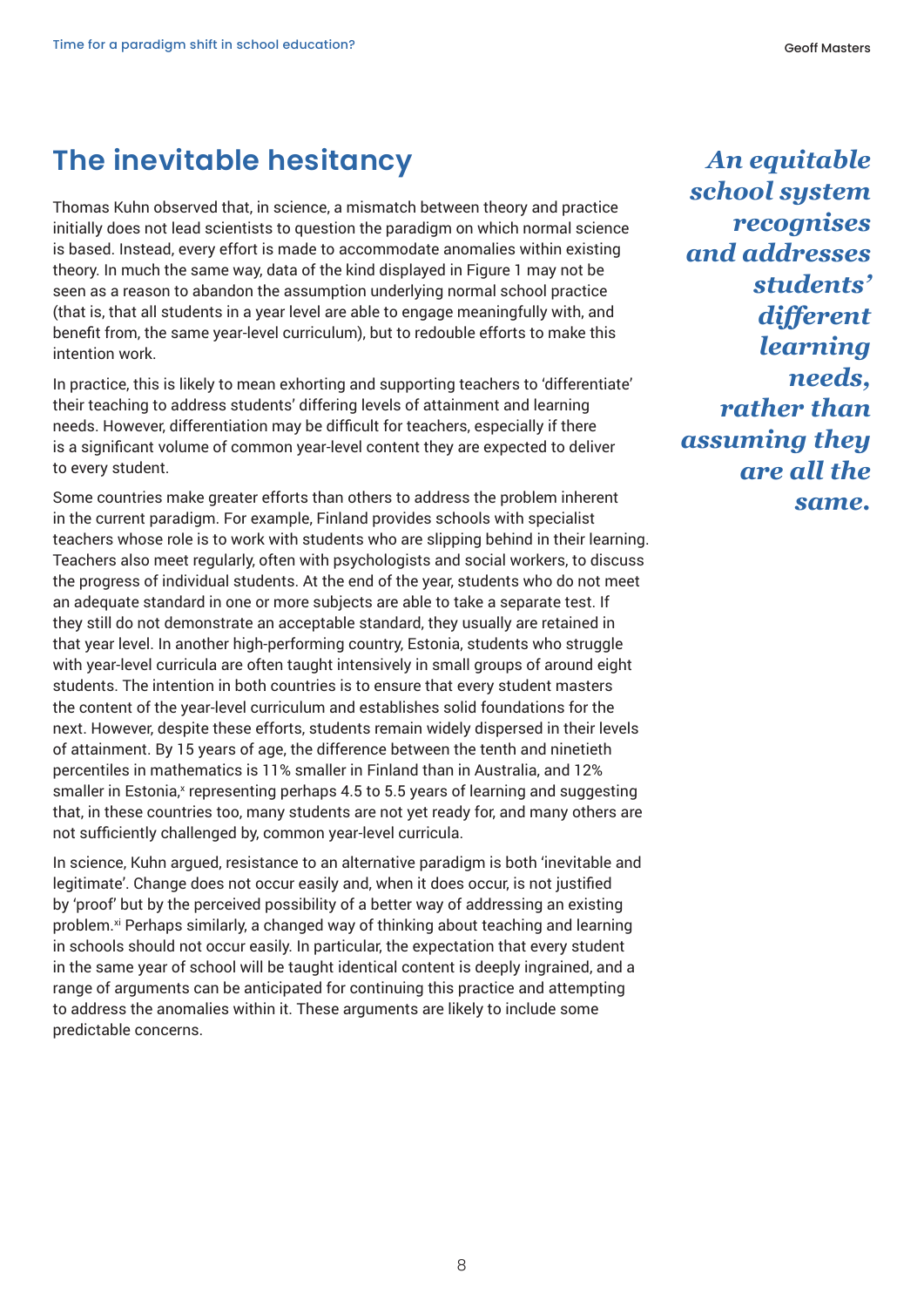#### **Concern 1: changing the structure of the curriculum will mean abandoning year levels.**

Uncoupling the structure of the curriculum from the structure of schooling does not necessarily require change to the structure of schooling. There are often good social reasons to have the majority of students progress through school with their age peers. The intention would not be to dispense with year groups, but to better identify and address students' varying learning needs within each year group. Currently, schooling is structured into time periods that include school years, terms and weeks, and curricula are developed to mirror this structure. But this has not always been the case. For hundreds of years, many children were taught in one-teacher village schools, with a wide range of ages in the same room. Individuals were at different points in their learning, often unrelated to their age. Younger students could be taught, and expected to learn, the same material as older students. By the twentieth century, most students attended larger schools where they were now grouped by age, and curricula were developed for these different age groupings. In the future, learning at school may be different again, particularly as technologies play a more influential role, with learning becoming less rigidly anchored to time periods and students in the same year group being able to progress at different rates.

### **Concern 2: teachers will be unable to manage classrooms in which students are not all working on the same content at the same time.**

It is important to note that the alternative being described here is not a proposal to introduce more variability into year-level classrooms. The variability already exists. Most teachers are already doing the best they can to address this variability and meet individual learning needs. But they work within the constraints of a curriculum that assumes all students in a year level are more or less equally ready for the same content. As we have seen, this is patently not the case. In addition, year-level curricula are often overcrowded. In practice, many teachers already have students work on different tasks to address their different learning needs, sometimes by grouping students who are at different stages in their learning. As noted earlier, most teachers can manage students working at two or three levels within the same class, but beyond that, teacher collaboration and whole-school responses may be required to meet every student's learning needs.

## **Concern 3: some students will be disadvantaged if students are not all taught the same content at the same time.**

Underpinning this concern is a belief that it is 'equitable' to teach the same content to all students of the same age. However, this belief confuses equity with equality. An equitable school system recognises and addresses students' different learning needs, rather than assuming they are all the same. It expects every student to make excellent ongoing progress in their learning, and eventually to achieve high standards, but is not blind to individuals' varying needs and starting points. And it recognises that, when students are taught what they are not yet ready to learn, those who are already disadvantaged are disproportionately impacted.

*A sequence of proficiency levels gives primacy to these essential elements of a discipline and describes and illustrates their intended development across the school years.*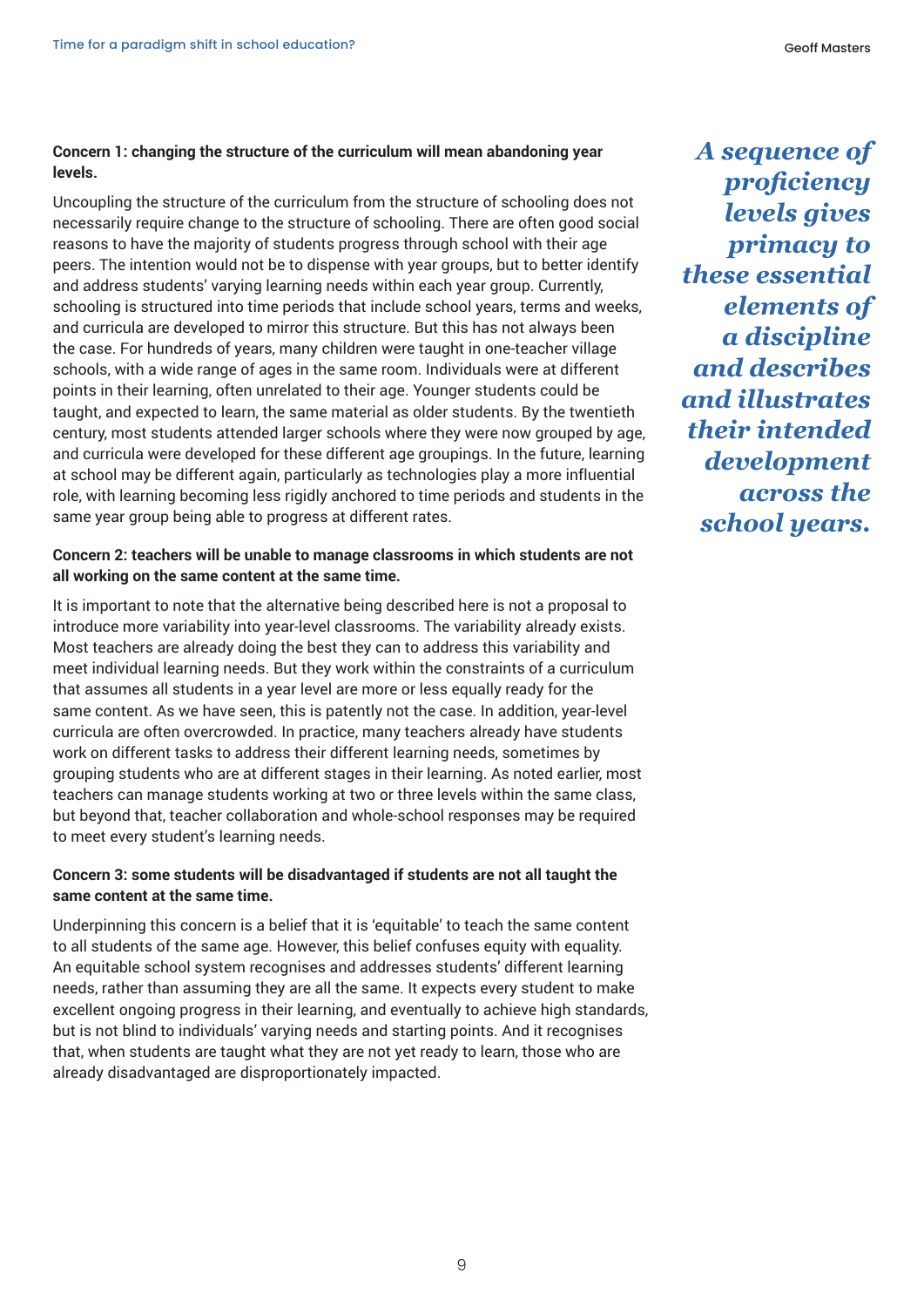#### **Concern 4: a restructured curriculum will result in 'streaming' and/or require the development of individual learning plans.**

A restructured curriculum does not require the introduction of separate streams. It also does not require individual learning plans. The intention is that all students should work through the same inclusive curriculum sequence, without assuming every student will be at the same point in this sequence at the same time. The problem with streaming is that students can be locked into low-level streams and lowered expectations. In contrast, the expectation here is that every student should make excellent progress and eventually achieve the same high standards. Teachers would decide the best ways to manage students progressing on different timelines. It is true that, under this system, students who progress more slowly or more quickly may be easily identified, but teachers and students already understand the variability that exists in classrooms. Again, the benefits of mastery-based rather than timebased progression are considered to outweigh the costs of explicitly recognising that individuals are at different points in their learning.

#### **Concern 5: a restructured curriculum will lower educational standards.**

Underpinning this concern is a belief that the best way to lift performance in schools is to hold all students in the same year of school to the same high standards. However, this is current practice and there is little evidence that it has worked. Despite the setting of achievement standards for each year of school in Australia, 15 year olds' reading, mathematics and science achievements have been in steady decline, both in absolute terms and relative to the OECD average. One response to this observation has been to call for the setting of still higher achievement standards, but this ignores international evidence that simply holding students and teachers accountable for achieving high standards is of limited effectiveness in practice.<sup>xii</sup> The performance of Australian students is more likely to be improved by ensuring every student's learning needs are being identified and addressed with well-targeted teaching.

#### **Concern 6: it will not be possible to do this in some subjects.**

The concern here is that, while it may be possible to describe increasing levels of proficiency in some subjects, such as mathematics, which are considered naturally sequential, it will not be possible to do this in other, 'less sequential' subjects. Those expressing this concern sometimes refer to subjects that consist of topics that could be taught in almost any order and that are introduced in particular years of school largely by convention. It is true that most subjects, including science and history, could be taught as independent, unrelated topics such as the American Civil War or Coral Reefs. Such topics provide students with important factual knowledge. But it is also true that subjects are intended to build over time students' understandings of essential concepts, principles and methods at the heart of a discipline. These usually transcend and are developed through the study of topics. A sequence of proficiency levels gives primacy to these essential elements of a discipline and describes and illustrates their intended development across the school years. Proficiency levels organise otherwise isolated topics into a 'curriculum'—in its original sense of being a course along which individuals progress.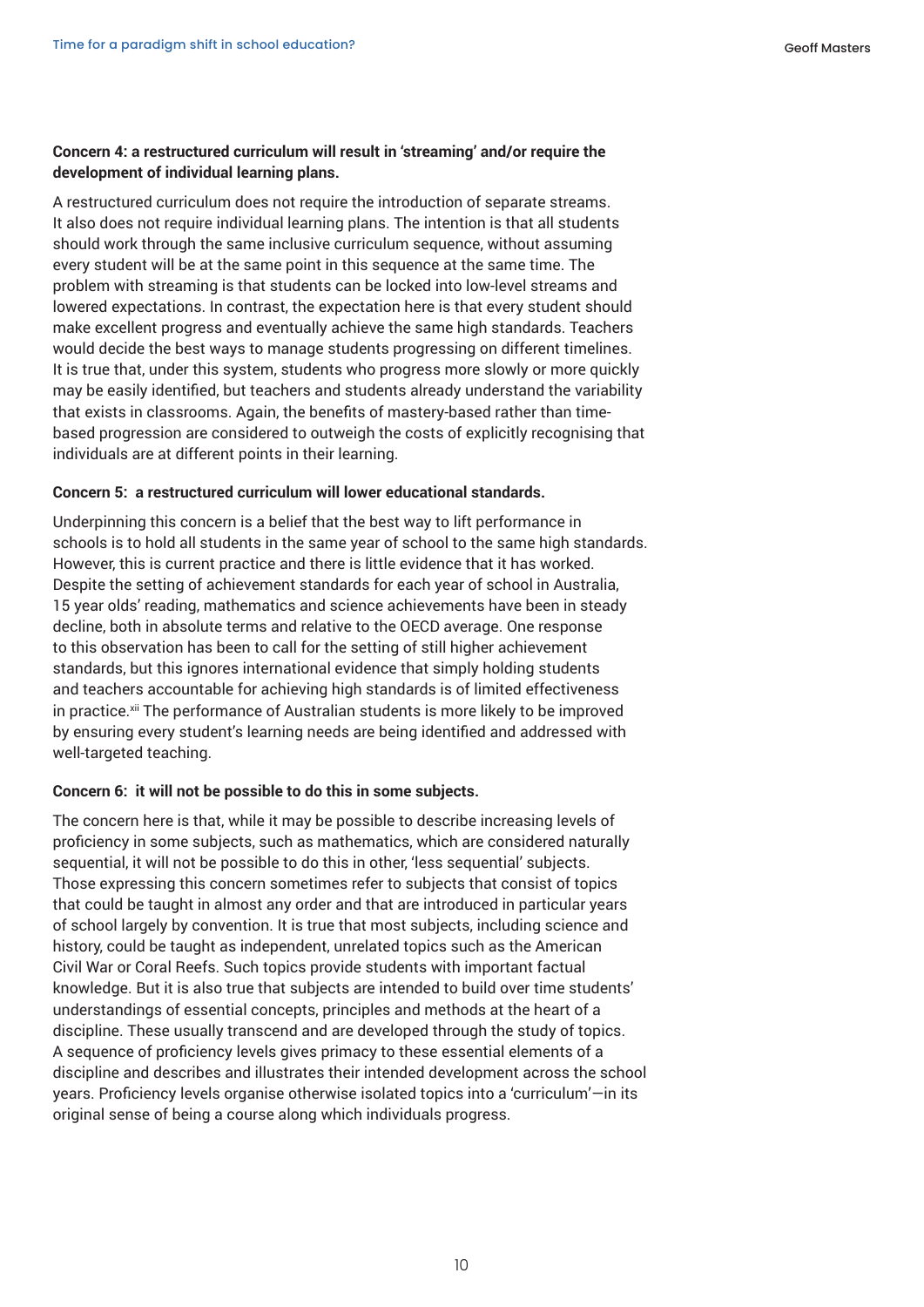# **Making the change**

According to Kuhn, a crucial step in making the change to a different way of thinking and working in science is the development of a 'clear exhibit' of what scientific practice would be like under the alternative. Xiii Analogously, any change to the structure of school learning is likely to depend on a clear illustration of what change would look like in practice, including the implications for future teaching and learning.

For this reason, change should be introduced cautiously. Ideally, work would begin in just one or two areas of learning, with curricula in these areas being redeveloped as proofs of concept. An obvious starting point would be mathematics, given considerable research into the progression of learning in that subject. A second subject should be one in which work has been done to elucidate the nature of increasingly sophisticated knowledge, deeper understandings and higher levels of skill. Work of this kind has been done in a range of subjects, including science, English (reading and writing), second language learning and music. Essential to restructuring any curriculum will be a dependable body of empirical research into how knowledge, skills and understandings in that subject unfold and are best developed over time.

At the heart of a restructured curriculum will be a relatively small number of essential concepts, principles and methods to be developed in increasing depth over a number of years of school. Important factual and procedural knowledge usually will be organised around these core understandings. A key curriculum development task will be to decide on these essential concepts, principles and methods in a subject and to develop empiricallyand theoretically-based descriptions of their long-term development. Concrete examples of development—in the form of samples of student responses and work—will be essential to illustrate the levels of the restructured curriculum. And, ideally, these descriptions and illustrations will be accompanied by extensive advice, resources and associated professional learning for teachers.